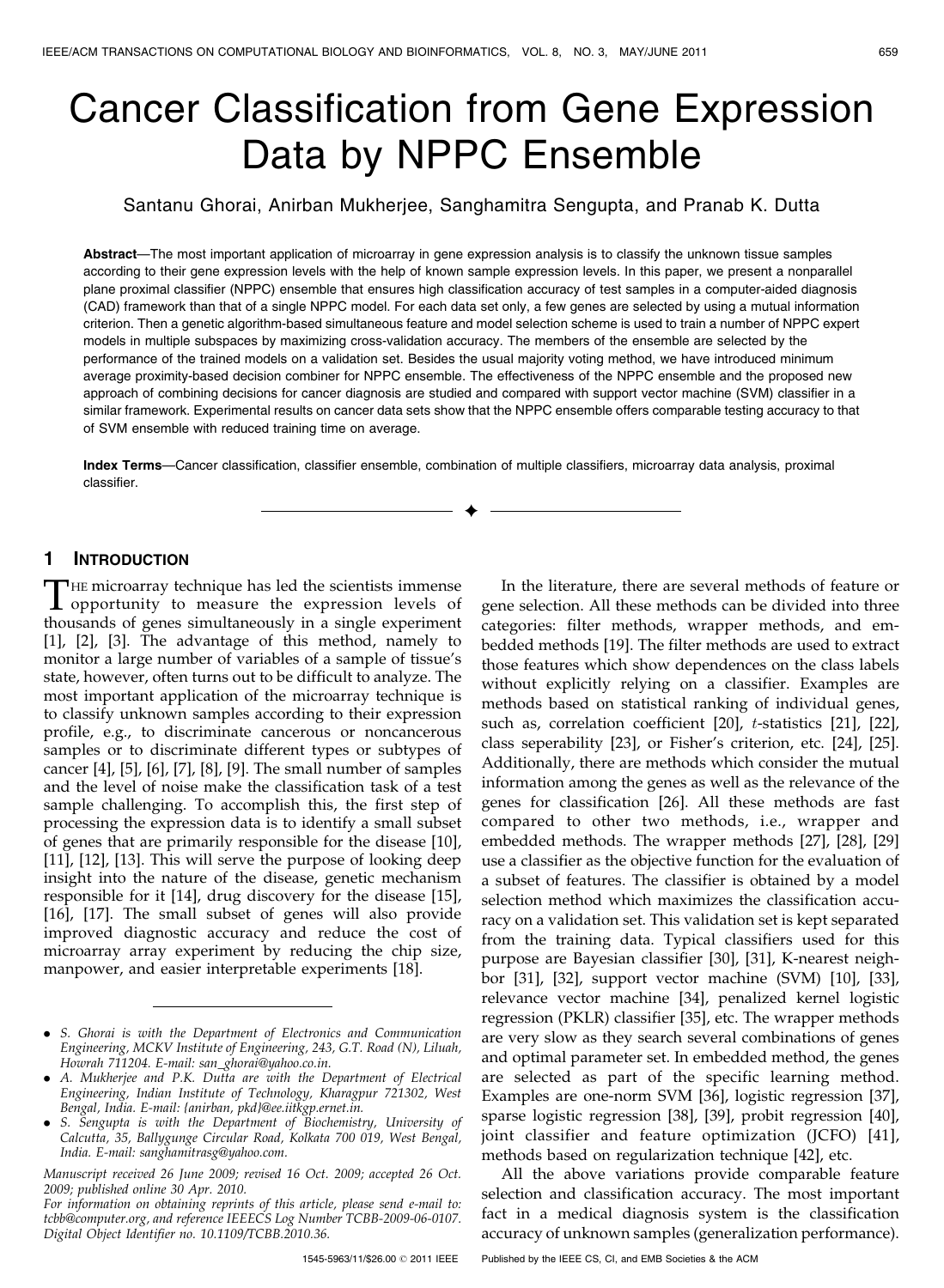To improve the classification accuracy, the gene selection should be a part of the learning procedure. But the large number of classifiers required to build (train and test) makes this method very slow. On the other hand, the genes selected by the filter method may not be the optimal feature set for a classifier to obtain high classification accuracy. Moreover, the model parameter selection is another crucial point to obtain high classification performance. Besides all these, several research works were performed on selection of optimal number of genes that are sufficient to classify a data set accurately. Again, most of the papers reported crossvalidation (CV) testing accuracy of their methods which suffers from the "selection bias" as the testing sample is not excluded from the gene selection procedure [43]. In order to evaluate the true performance of a computer-aided diagnosis (CAD) method, it is mandatory to exclude the testing samples from the classifier building process, i.e., data normalization, gene selection, and model parameter selection [43], [44].

In this paper, we have proposed a hybrid CAD method of cancer classification taking the advantage of both filter and wrapper methods. A fast dimensionality reduction step is carried out by selecting a small set of genes by the MRMR [26] ranking method. Then we used the wrapper method (for improved classification accuracy) on this small set of genes to reduce the computational burden. We have selected nonparallel plane proximal classifier (NPPC) [45], [46] as a part of the wrapper method. In our previous research work, we have proposed NPPC [45], [46] for binary data classification that provides comparable accuracy with that of SVM classifiers [47], [48], [49] with a lower computational cost. In [45], we have focused on the chronological development of NPPC having its root from SVM. For a binary data classification problem, SVM finds an optimal hyperplane that maximizes the separation between the two classes in  $O(m^3)$  iterations, where m is the number of training data. The least-squares SVM (LS-SVM) finds the same optimal hyperplane in less than  $O(m^3)$  iterations. The proximal SVM (PSVM) finds two parallel planes in  $O(n^3)$  iterations, where  $n (\ll m)$  is the number of features. PSVM classifies the data according to the proximity to these two planes. The generalized eigenvalue proximal SVM (GEPSVM) [50] finds two nonparallel planes such that the first plane is "closest" to the positive examples and "furthest" from the negative examples and the second plane has the opposite properties. It then classifies according to proximity to these two nonparallel planes. The twin SVM (TWSVM) [51] is an alternative formulation of GEPSVM which can be solved in  $O(m^3/4)$  training iterations given that positive and negative data sets have approximately equal cardinality. NPPC combines ideas from the TWSVM and PSVM. NPPC generates two unity norm nonparallel planes [46] by solving two equality-constrained (like PSVM) optimization problems. This idea of nonparallel plane classifier differs from that of the classical SVM, which is based on the margin maximization of two separating parallel hyperplanes [47], [48]. But NPPC is computationally more efficient than SVM classifier [46]. The equality constraints accomplish the training task of the NPPC faster than its inequality counterpart in TWSVM. On the other hand, it is experimentally observed that the relaxation of the parallelism constraint of the separating planes offers comparable classification accuracy on the noisy data sets as compared to SVM [45], [46].

The excellent performance of NPPC motivated us to apply it on microarray data, which is inherently noisy, for discrimination of cancerous and normal tissue samples. But we have observed that the classification accuracy of a single NPPC is not satisfactory on microarray data by using a small set of informative genes selected by the filter method. To improve the diagnostic accuracy, we have introduced NPPC ensemble (in place of a single NPPC) that consists of a number of experts trained with the best gene subset of different cardinality. The classifier ensemble or committee is a widely explored topic in machine learning applications [52], [53], [54], [55]. Multiple classifiers are combined with the expectation that it will perform better than (at least same as) a single classifier. But the selection of optimal classifiers in the ensemble [55, ch. 6], [56], [57], [58] and their combination rule [59], [60] are still an active area of research in the machine learning community. Additionally, the model selection task of NPPC by a grid search method is computationally intensive as it has four regularization parameters for a linear classifier. As a result, the realization of a number of best NPPC models with all possible gene subsets to form the ensemble will be computationally unrealistic. To overcome this drawback, we have introduced a genetic algorithm (GA) [61] based simultaneous feature (gene) and model parameter selection scheme to train a number of experts with different cardinality. The NPPC ensemble is formed by selecting the trained expert models based on the performance on a validation set. Besides the well-known majority voting scheme of decision combination of ensemble, we have proposed a new decision combination schemes for NPPC ensemble based on the proximity profile of each test pattern. We have compared our method with SVM classifier. Experimental results show that the GA-based optimal model selection scheme is computationally efficient than that of the conventional grid search method. It has also been observed that both NPPC and SVM ensembles perform better than the respective single classifier. From the experimental results on benchmark microarray data sets, it is evident that both the NPPC and SVM ensembles offer high classification accuracy, but the training time for the NPPC ensemble is reduced by 40- 80 percent compared to that of the SVM ensemble. It is to be noted that the NPPC ensemble does not address the small sample problem of data sets. It only offers improved classification performance on noisy microarray data sets.

This paper is organized as follows: in Section 2, we briefly describe the NPPC formulation. In Section 3, we describe the development methodology of NPPC ensemble. Additionally, we have introduced a new proximity profile-based decision combiner for multiple classifiers. The experimental results are presented in Section 4 and discussed in Section 5. Finally, Section 6 concludes the paper.

# 2 NPPC FORMULATION

# 2.1 Basic Formulation for Binary Data Classification

In [46], we have formulated NPPC with unity norm hyperplanes that overcome the drawback of classical NPPC [45]. NPPC is a nonparallel plane classifier that classifies binary data by its proximity to one of the two nonparallel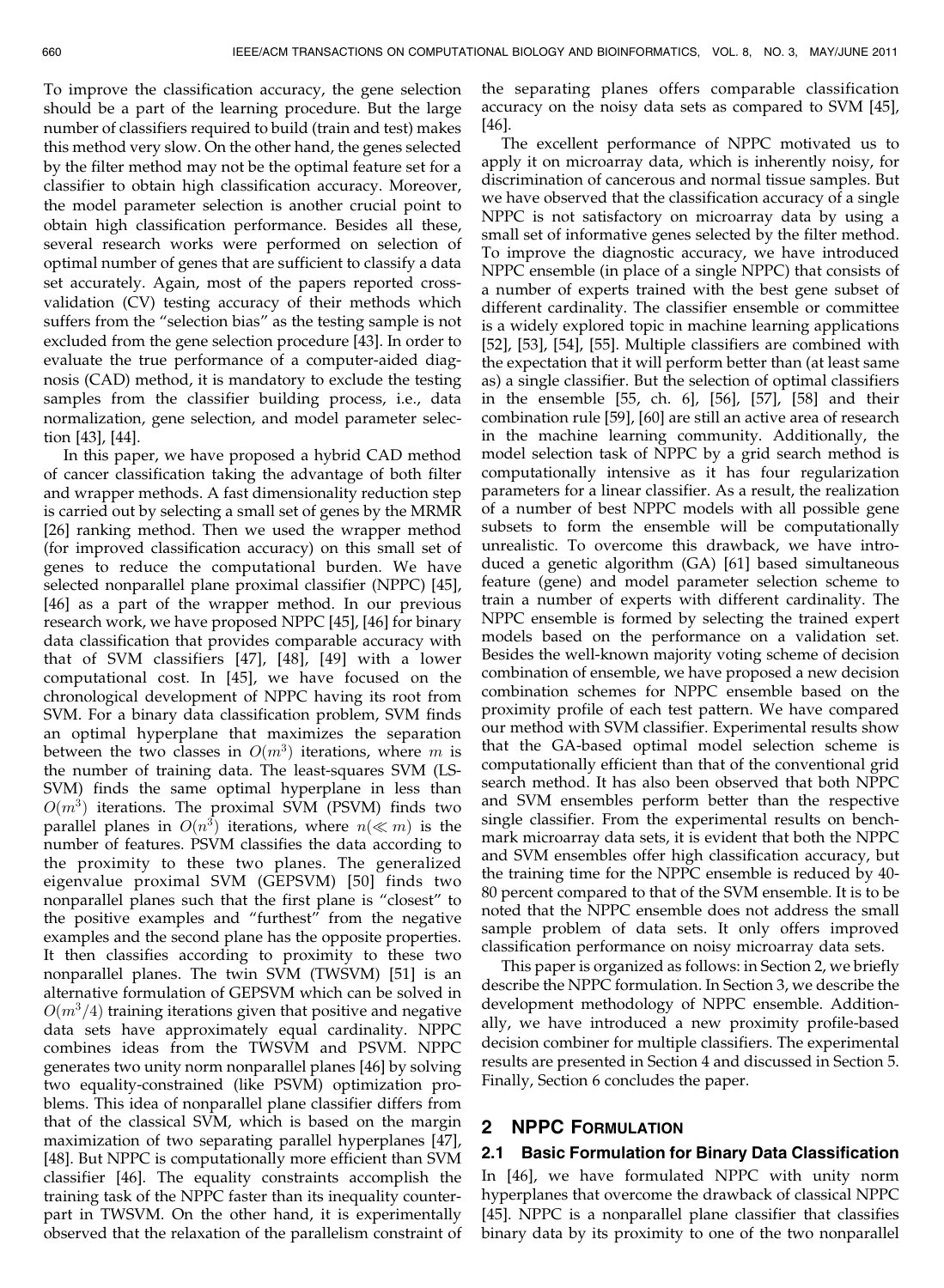planes. The two planes are obtained by solving two nonlinear programming problems (NPPs) with a quadratic form of the loss function. Each plane is clustered around a particular class of data by minimizing the sum square distances of patterns from it and considering the patterns of the others class at a euclidean distance of 1 with errors. Thus, the objective of NPPC is to find two hyperplanes

$$
\omega_1^T x + b_1 = 0 \text{ and } \omega_2^T x + b_2 = 0,
$$
 (1)

where  $\omega_1, \omega_2 \in \Re^n$  and  $b_1, b_2 \in \Re$  are normal vectors and bias terms of the hyperplanes 1 and 2, respectively. To obtain the above two planes, NPPC solves the following pair of NPPs:

$$
\begin{aligned}\n\min_{(\omega_1, b_1, \xi_2) \in \mathbb{R}^{(n+1+m_2)}} J_1(\omega_1, b_1, \xi_2) \\
&= \frac{1}{2} \|A\omega_1 + e_1 b_1\|^2 + c_1 e_2^T \xi_2 + \frac{c_2}{2} \| \xi_2 \|^2 \\
\text{s.t.} \quad & -\left(B\omega_1 + e_2 b_1\right) + \xi_2 = e_2 \\
\text{and} \quad & \|\omega_1\| = 1,\n\end{aligned}\n\tag{2}
$$

 $\lim_{(\omega_2,b_2,\xi_1)\in\Re^{(n+1+m_1)}}\!\!J_2(\omega_2,b_2,\xi_1)$  $=\frac{1}{2}$  $\frac{1}{2}||B\omega_2 + e_2b_2||^2 + c_3e_1^T\xi_1 + \frac{c_4}{2}$  $\frac{24}{2}$   $\|\xi_1\|^2$ and s.t.  $(A\omega_2 + e_1b_2) + \xi_1 = e_1$ and  $\|\omega_2\| = 1$ ,  $(3)$ 

where matrices  $A \in \mathbb{R}^{m_1 \times n}$  and  $B \in \mathbb{R}^{m_2 \times n}$  contain the  $m_1$ and  $m_2$  training patterns of class 1 and class -1, respectively, in *n*-dimensional space;  $e_1 \in \mathbb{R}^{m_1}$  and  $e_2 \in$  $\Re^{m_2}$  are vectors of ones and  $\xi_1 \in \Re^{m_1}, \xi_2 \in \Re^{m_2}$  are error variable vectors due to class  $1$  and class $-1$  data, respectively; and  $c_1, c_2, c_3$ , and  $c_4 > 0$  are four regularization parameters of the NPPC. The first term of each objective function minimizes the sum of the squared distances from the hyperplane to the patterns of respective class and the constraint requires that the patterns of opposite class are at a euclidean distance of 1 from the hyperplane with errors. The second and third terms of the objective functions constitute the general quadratic loss function. The inclusion of the constraints makes the problem nonlinear but reduces it to a convex optimization problem of least-squares type. We have replaced the original problems (2) and (3) by a penalty function [62, pp. 497-527] approach and then employed the quadratically convergent Newton's method [62, pp. 44-49] with Armijo steps [63], [64] to solve the problem in finite number of iterations. The advantage of the NPPC is that its training can be accomplished by solving two-system of linear equations, instead of solving a quadratic program as it requires for training standard SVM classifiers [47], [48], [49]. For linear NPPC, it solves two-system of linear equations in *n*-dimensional space, where  $n$  is the number of attributes. Thus, the problem can be solved very fast by using many sophisticated algorithms that are used to solve system of linear equations. Here, we have used the conjugate gradient method to solve the system of linear equations in each iteration. Readers may see [46] for a detail solution and implementation of NPPC. Once the training of the classifier is accomplished, a new data sample  $x \in \tilde{\Re}^n$  is assigned to a class l by comparing the following distance measure of it from the two hyperplanes given by (1), i.e.:



Fig. 1. Block diagram showing the steps of formulation of NPPC ensemble.

$$
Class \ l = \arg\bigg(Min||\omega_r^T x + b_r||\bigg). \tag{4}
$$

# 3 NPPC ENSEMBLE FORMULATION

In this section, we have discussed the various steps of formulation of NPPC ensemble. As we have pointed out earlier that the computer-aided diagnosis of cancer or cancer category discrimination should be bias-free, we have preceded the formulation of NPPC ensemble by separate training, validation, and testing set. The validation and testing set is normalized by subtracting the mean and dividing the standard deviation of the training data. The schematic block diagram of NPPC formulation is shown in Fig. 1.

The training module of our proposed NPPC ensemble technique consists of four steps.

- 1. Gene selection by the filter method,
- 2. formation of NPPC experts in different dimensions by the wrapper method,
- 3. selection of expert models in the NPPC ensemble by the performance of trained classifiers on validation set, and
- 4. decision combination of the selected NPPC experts in the ensemble. These steps are discussed as follows:

#### 3.1 Gene Selection by the Filter Method

The earlier filter-based methods, such as correlation-based methods [20], t-statistics [21], [22], or F-statistics [23], [24], [25], operate in isolation for ranking the genes and do not consider the correlation among the features. Thus, the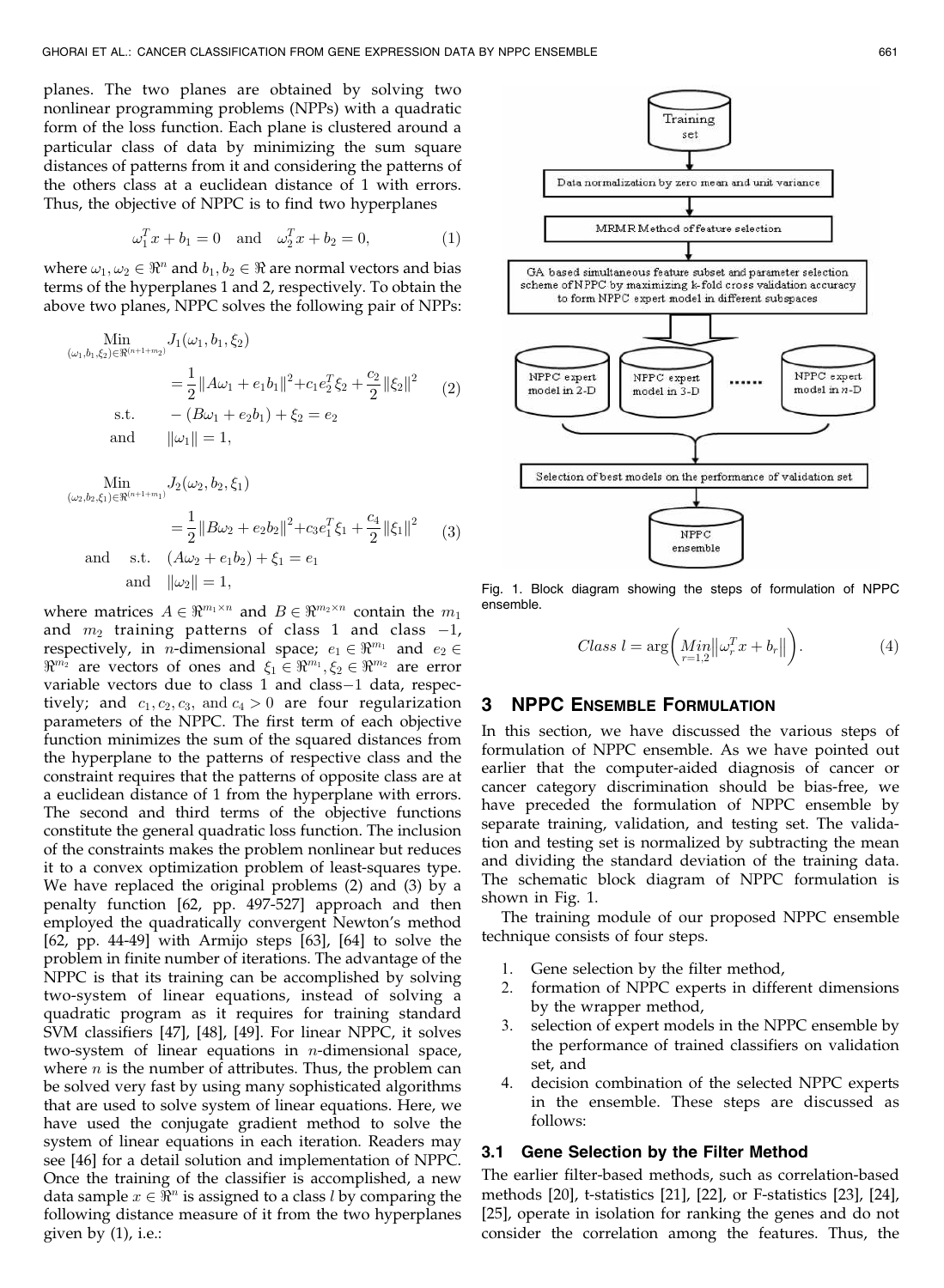

Fig. 2. Frequency of genes selected in the ranking by the MRMR method for ALL\_AML data set.

redundancy among the selected features is not used. To overcome this difficulty, Ding and Peng [26] proposed the minimum redundancy maximum relevance (MRMR) method of feature selection that utilizes the mutual information criteria for selecting a set of most informative features. They take into account the maximum relevance along with the minimum redundancy criteria to choose the additional features that are maximally dissimilar to the already identified features.

We have randomly divided the available samples into training and testing sets with a sample ratio 6:4. Then, the MRMR method with the quotient scheme is applied to the training data to select the highest ranked 25 genes. This experiment is performed 100 times for each data set with random permutation. We have observed that only few particular genes repeatedly selected in the highest ranking of 25 gene subset. We have chosen only those genes for a data set which are selected at least 80 times (out of 100 test runs) in the list of 25 highest ranked candidates. As an example, the frequency distribution of selected genes in the subset (25 in number) of MRMR ranking obtained in the experiment for ALL\_AML data set [4] is shown in Fig. 2. This shows that only 13 genes hit more than 80 times in the ranking. We have selected these 13 genes to construct the NPPC ensemble. Thus, we preselected a few genes, typically less than 15, using the filter method. This reduced set of genes is used to construct NPPC ensemble in the next stage. The lists of selected genes by this method for different data sets are provided as supplemental material, which can be found on the Computer Society Digital Library at http:// doi.ieeecomputersociety.org/10.1109/TCBB.2010.36) and discussed in Section 5.

# 3.2 Formation of NPPC Experts by GA

Once the gene subset is selected by the filter method containing  $n (= 13$  for ALL\_AML data set) best genes, we frame  $(n - 1)$  number of NPPC expert models, each of dimensions *i* with  $2 \le i \le n$ , by the wrapper method. We have excluded the one-dimensional classifier model since classification by one feature usually requires a threshold which is beyond the scope of this NPPC. Since NPPC



Fig. 3. System architecture of the proposed GA-based simultaneous feature and model selection.

classifies by two nonparallel planes with unity norm, the classifier in one dimension chooses the same hyperplanes with  $\omega_1 = 1$  and  $\omega_2 = 1$ . Thus, we have intended at searching the discrimination ability of NPPC in different subspaces with the best gene subset  $\{s_i\}$  in the *i*th dimension for  $i = 2, 3, \ldots, n$ . For this purpose, we have used GA [61] to simultaneously choose the best set of genes and the four tuning parameters  $c_1, c_2, c_3$ , and  $c_4$  of the NPPC by maximizing the k-fold cross-validation accuracy [65]. GA has the potential to simultaneously generate both optimal feature subset and tuning parameters [66], [67]. For the selection of NPPC expert models in any subspace, we have used the system architecture as shown in Fig. 3. The authors of [28] used a similar type model selection scheme for SVM.

As shown in Fig. 3, the algorithm starts with the various initial values of GA parameters and the number of features to select for developing a classifier. For linear kernel NPPC, the chromosome comprises five parts:  $c_1$ ,  $c_2$ ,  $c_3$ ,  $c_4$ , and the feature musk of size  $n$ . The structure of a chromosome for linear NPPC is shown in Fig. 4. Each parameter is represented by a gene of  $r$  bits, which can be selected according to the calculation precision required. The minimum and maximum values of the parameters are decided by the users. Feature musk consists of  $n$ -bits. A value of 1 in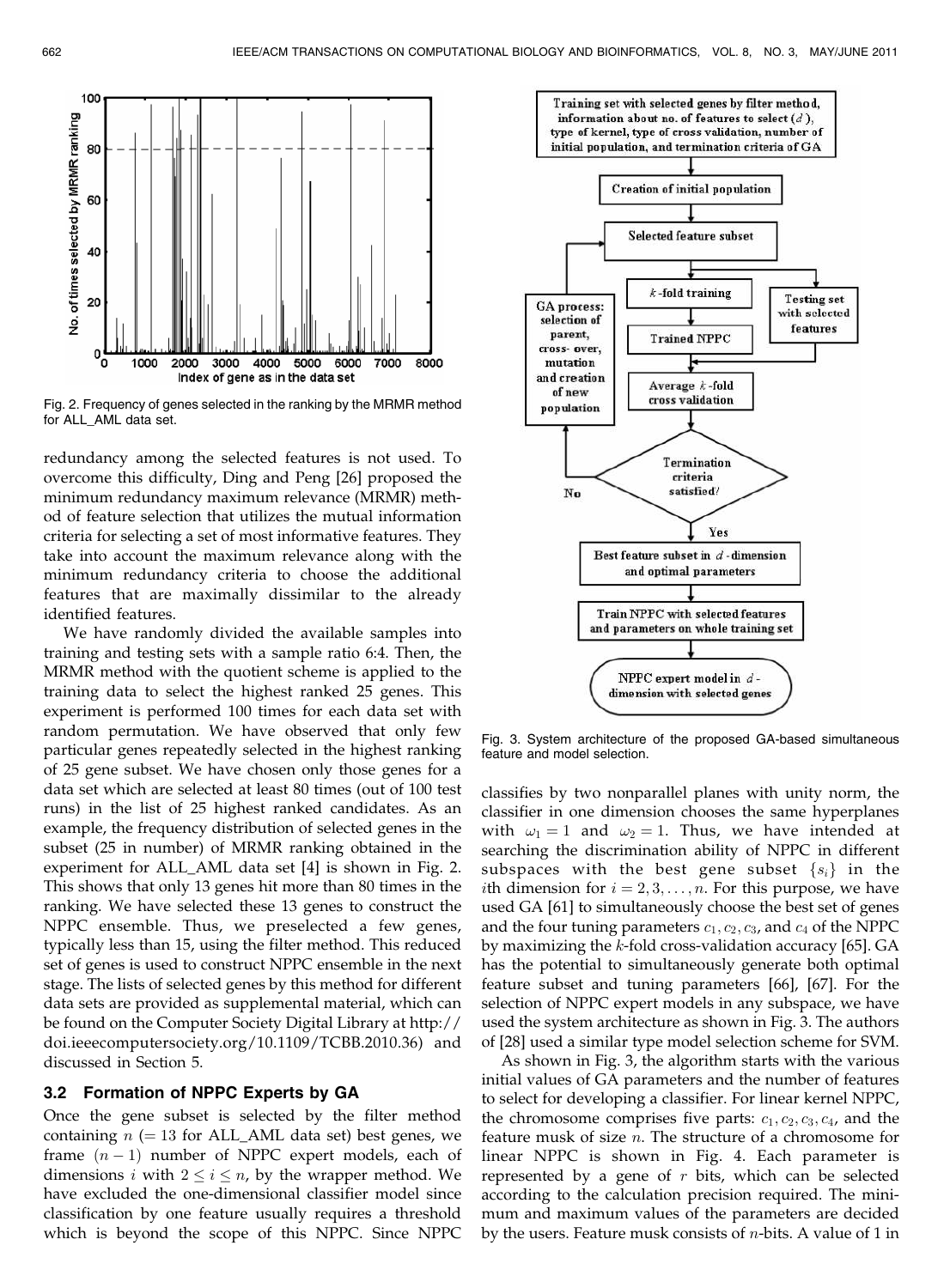

Fig. 4. Structure of chromosome for simultaneously selecting optimal features and parameters.

any bit selects the corresponding feature and a value of 0 disables the same. To develop a model in a  $d$ -dimensional subspace  $(d \in \{2, 3, ..., 13\})$  for ALL\_AML data set), only  $d$  number of bits are set at 1 out of  $n$ -bits of the feature mask. For each chromosome representing the parameters and selected features,  $k$ -fold CV testing accuracy on the training data set is selected as the fitness function to be maximized. Depending upon the fitness value of the chromosomes, it selects the parents for crossover, mutation, etc. to generate a new population. After the termination of the GA process, we trained the final NPPC model in  $d$ -dimension with the selected *d* features and four optimal tuning parameters  $c_1, c_2, c_3, c_4.$ 

# 3.3 Selection of Expert Models in the NPPC Ensemble

The idea of combining classifiers in an ensemble or committee is based on the expectation that the committee can take better decision than that of its individual member. This can be true if the effective member classifiers are selected to form the classifier ensemble. Several researchers have focused on different methods for combining multiple classifiers [52], [55], [56], [57]. The formulation of NPPC ensemble is described as follows: we have a set of  $(n - 1)$ number of trained expert models of dimensions  $2, 3, \ldots, n$ . Among these expert models, we have to choose  $Z/Z \leq$  $(n-1)$ ) members such that their combined decisions reduce the generalization error.

Among the several methods of classifier selection, it is difficult to choose a particular method which will outperform others for all applications. Here, in this work, we adopt a simple method of classifier selection (as a member of ensemble) by their performance on the validation data. Once the expert models are trained for different dimensions, we test their performance on a validation set to choose the best experts to be included in the ensemble. The validation set is normalized by subtracting the mean and dividing the standard deviation of the training data. Only a few expert models are selected to form the ensemble which exceeds a predefined threshold  $p_{th}$  (in percentage) of the validation accuracy.

## 3.4 Decision Combination of the Selected NPPC Experts in the Ensemble

The research focus of combination of multiple experts (CME) is to find a combination function  $f(E_1, E_2, \ldots, E_Z)$  that will produce the best identity of a new test pattern, where  $E_i$ ,  $i = 1, 2, \ldots, Z$ , is the *i*th expert classifier. The possible ways of combining the outputs of  $Z$  experts in an ensemble depend on the information available from the individual member expert  $E_i$ . There are many CME-based approaches, among which majority voting, weighted majority voting, Bayes combination, behavior knowledge space methods, Dempster-Shafer (DS) combination methods, etc. are the most representative [55, ch. 4, and 5] combination methods.

In this work, we have studied two combination schemes for NPPC ensemble. The first one is the majority voting method. The other one, we have proposed, is the minimum average proximity of a pattern for combining decisions of NPPC ensemble. Since NPPC classifies a pattern by its proximity to one of the two hyperplanes, we exploit this measurement level output of NPPC for decision combination. Let  $x \in \mathbb{R}^n$  be a test pattern in *n*-dimensional subspace. NPPC assigns a class label to it by comparing its distance from the two hyperplanes. Thus, instead of deriving the absolute class labels from each expert  $E_i$ , we have calculated the proximity profile (in absolute sense) of the test pattern from the hyperplanes. Different experts derive the proximity of the test pattern in different subspaces. So, each expert  $E_i \in E$  in the ensemble  $E = \{E_1, E_2, \ldots, E_Z\}$  outputs two proximity values of a test pattern. The smaller the proximity, more likely is the class label. The output of  $E =$  ${E_1, E_2, \ldots, E_Z}$  for a particular test pattern  $x \in \Re^n$  can be organized in a proximity profile matrix  $(PP(x) \in \Re^{Z \times 2})$  as shown in Fig. 5. The entries in columns 1 and 2 of  $PP(x)$  are individual proximity figures for class labels 1 and 2, respectively. Thus, each column develops an overall proximity vector  $d_j$ ,  $j = 1, 2$ , for the *j*th class obtained from different subspace experts  $E_i$  of the ensemble  $E =$  ${E_1, E_2, \ldots, E_Z}$ . Finally, the output class of a test pattern  $x$  by this method is decided by the minimum of average column-sum of  $PP(x)$ , i.e.,

$$
cl(x) = \arg \ \min_{j=1}^{2} \left( \sum_{i=1}^{Z} d_{ij}/Z \right). \tag{5}
$$

The testing of a new pattern by NPPC ensemble is summarized in Fig. 6. To test a new pattern, the preselected (by MRMR during training)  $n$  number of genes are chosen. Then this chosen  $n$ -dimensional vector is normalized by subtracting the mean and dividing the standard deviation of the training data.



Fig. 5. Proximity profile (PP) matrix of the test pattern  $x$ .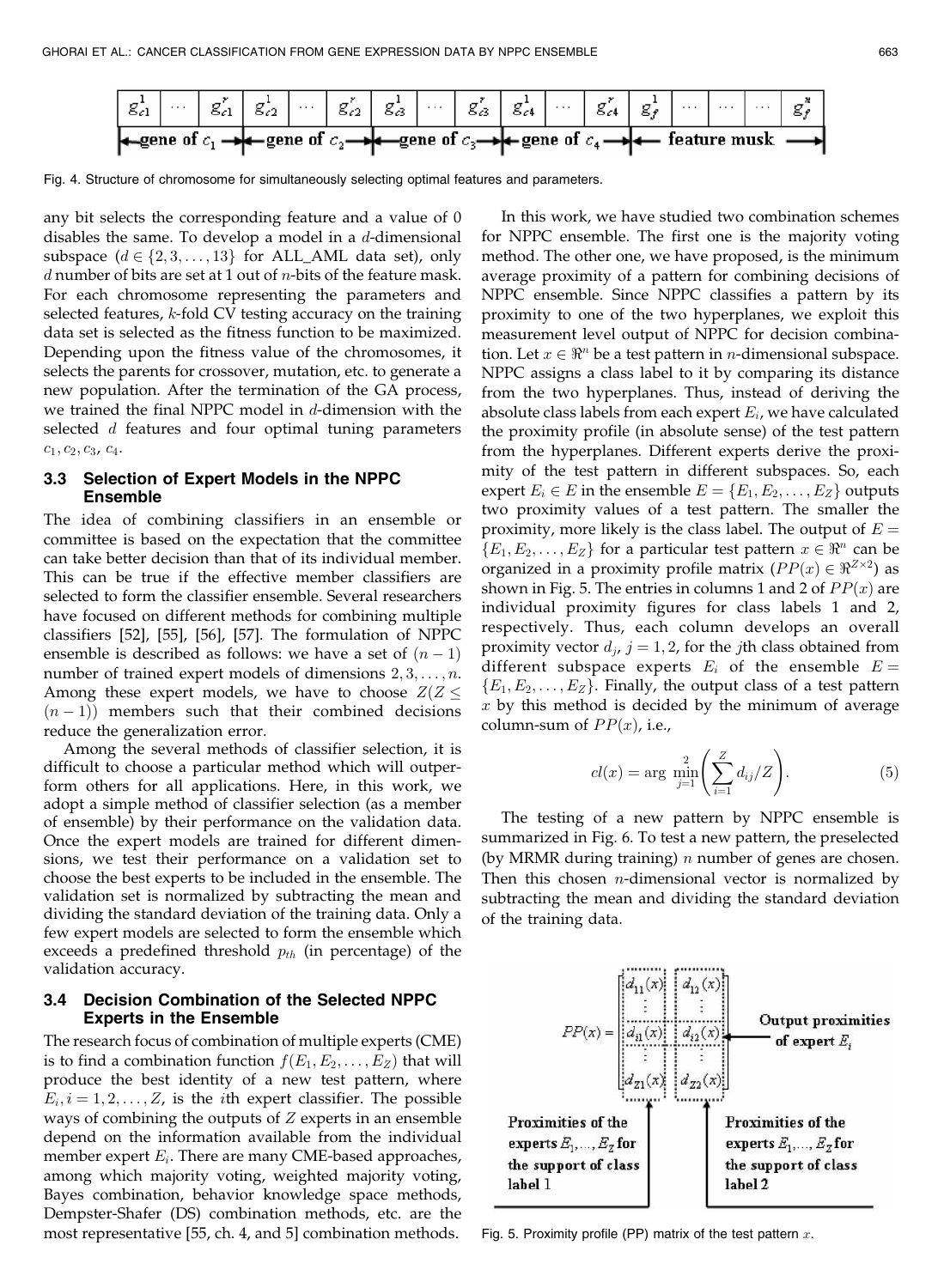

Fig. 6. Decision combination of the NPPC ensemble by the minimum average proximity of a test pattern.

# 4 EXPERIMENTS

We have conducted numerous assessments of the proposed NPPC ensemble for the discrimination of cancer and normal tissue samples. We provided a comprehensive study on the performance of our method and compared the results with SVM in a similar framework. After a brief introduction of the data sets in this section, we have described the design of experiment followed by the comparison of performances.

#### 4.1 Data Sets

We have selected seven public domain microarray data sets for experimental study. The details of the data sets, e.g., their availability, number of samples, number of genes, and partition for the experiment, are given in Table 1. We have omitted the detailed discussion and sources of the data sets, as these are described in [44] and [71]. A *k*-nearest neighbor algorithm [72] has been applied to fill the missing values of the Lymphoma and Liver cancer data sets. To honestly evaluate the performance of NPPC ensemble, we have separated the training and testing samples at first. We have divided the available samples randomly into training and testing in a ratio of 6:4. Further, we separate the validation set from the training set by taking 20 percent samples from the training set. All the data set is normalized (featurewise) by subtracting the training mean and then dividing by the standard deviation of the same training data.

#### 4.2 Experiment Design

In order to test the performance of the NPPC ensemble, we have implemented it in MATLAB 7 [73] in Windows XP running on a PC with system configuration Intel P4 processor (3.06 GHz) with 1 GB of RAM. To compare the performances of the NPPC classifier with SVM in a similar programming environment, we have used the Gunn SVM toolbox [74] implemented in MATLAB. We have performed all the experiments with linear classifiers only. To honestly evaluate the performance of the NPPC ensemble, we have utilized the strategy to select genes only from the training sample. The testing and the validation samples are totally excluded from the classifier building process, e.g., data normalization, gene selection and simultaneous feature subset, and parameter selection by GA. In all the experiments, the search regions of the regularization parameters of NPPC are taken as [0 10.0] for  $c_1$  and  $c_3$  and [10<sup>-8</sup> 10] for  $c_2$  and  $c_4$ . For SVM, the regularization parameter is selected in the range  $[10^{-8} 500]$ . To construct the linear NPPC ensemble for each data set in different subspaces, we have initialized the parameters randomly within the above limits and considered initial population of 20. We set the GA to run for 100 iterations. The iteration stops if the fitness value remains constant for  $\tau_{gen} = 25$  generations or reaches at the maximum cross-validation accuracy of 100. The best solution at each generation is updated if the minimum change of fitness value is  $10^{-6}$ . As the fitness function, we have considered 10-fold cross-validation (CV10) accuracy of

TABLE 1 Cancer Data Sets Used for the Experimental Study

| Name               | Reference         | No.<br>of<br>samples | No. of<br>genes | No. of genes<br>selected<br>by<br><b>MRMR</b> | No. of samples used for experiment in the |                   |                |
|--------------------|-------------------|----------------------|-----------------|-----------------------------------------------|-------------------------------------------|-------------------|----------------|
|                    |                   |                      |                 |                                               | Training set                              | Validation<br>set | Testing<br>set |
| ALL-AML            | $\left 4\right $  | 72                   | 7129            | 13                                            | 32                                        |                   | 32             |
| Colon cancer       | [68]              | 62                   | 2000            | 14                                            | 31                                        |                   | 24             |
| Lung cancer        | $[6]$             | 181                  | 12533           | 10                                            | 88                                        | 21                | 72             |
| Breast cancer (ER) | $\lceil 5 \rceil$ | 49                   | 7129            | 9                                             | 24                                        | 6                 | 19             |
| Lymphoma           | [69]              | 77                   | 7129            | 9                                             | 38                                        | 9                 | 30             |
| Liver cancer       | 701               | 156                  | 1648            | 8                                             | 76                                        | 18                | 62             |
| Prostate cancer    | [9]               | 102                  | 12600           | Q                                             | 50                                        | 12                | 40             |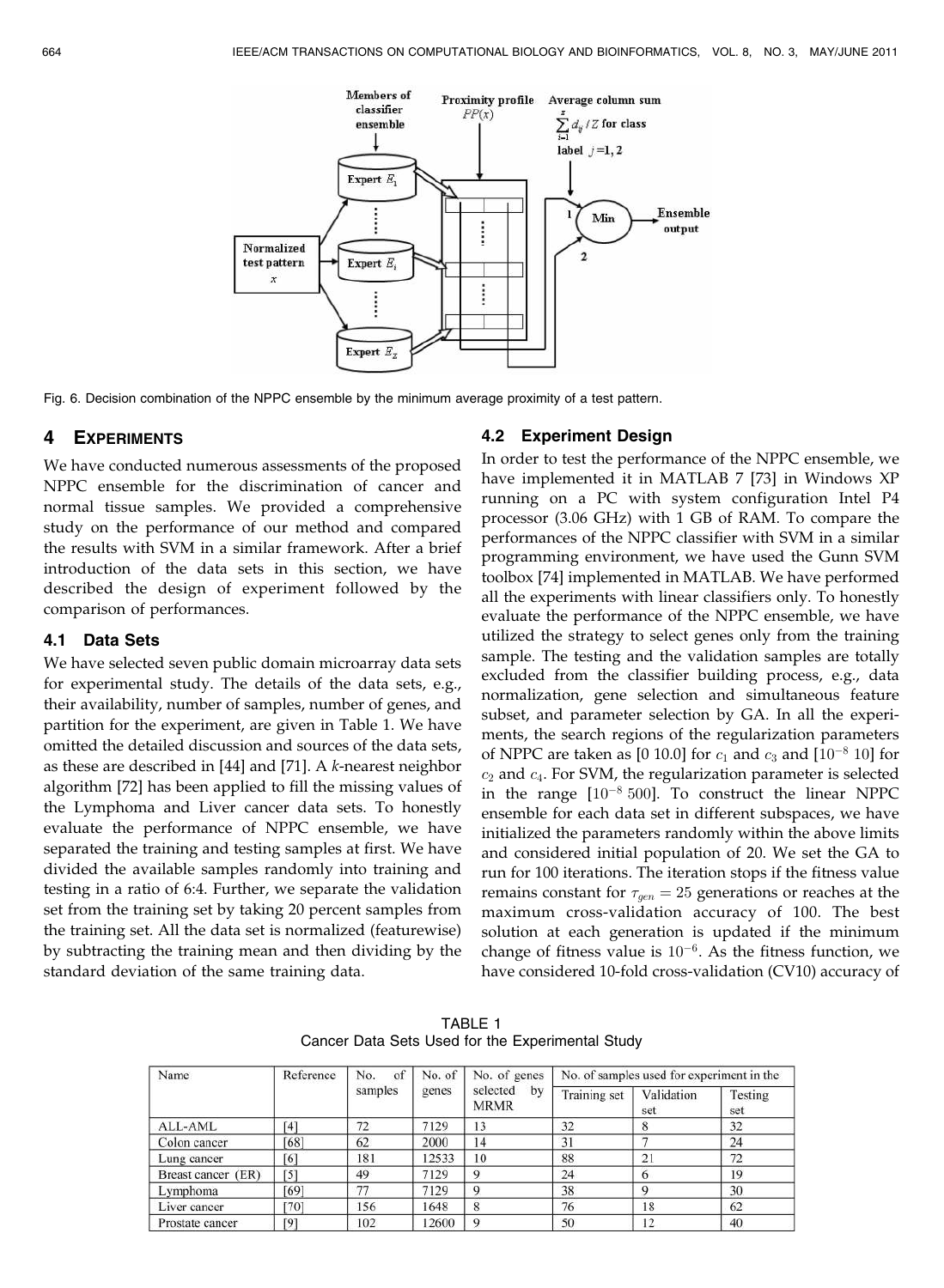| Data set           |                            | Model selection by grid search<br>technique | Model selection by GA      |                                         |  |
|--------------------|----------------------------|---------------------------------------------|----------------------------|-----------------------------------------|--|
|                    | Average CPU<br>time (Sec.) | Average % testing<br>accuracy               | Average CPU<br>time (Sec.) | Average % testing<br>accuracy / p-value |  |
| ALL-AML            | 584.47                     | 87.08±9.67                                  | 52.82                      | $94.52 \pm 4.56$<br>0.000102            |  |
| Colon cancer       | 629.84                     | 74.44±8.75                                  | 109.25                     | 82.77±4.946<br>0.005011                 |  |
| Lung cancer        | 688.68                     | 94.35±3.21                                  | 45.46                      | $96.38 \pm 3.27$<br>0.226078            |  |
| Breast cancer (ER) | 587.26                     | $67.72 \pm 9.58$                            | 48.16                      | $81.21 \pm 8.75$<br>6.8402E-8           |  |
| Lymphoma           | 692.53                     | $83.55 \pm 7.18$                            | 57.64                      | 86.88±6.25<br>0.131848                  |  |
| Liver cancer       | 678.74                     | $91.82 \pm 5.19$                            | 57.76                      | $96.77 \pm 3.71$<br>0.022223            |  |
| Prostate cancer    | 627.38                     | 79.5±10.91                                  | 92.42                      | $90.16 \pm 8.74$<br>0.001847            |  |

TARI F 2 Performance Comparison between Grid Search Technique and GA-Based Model Selection of NPPC

training data. CV10 accuracy is preferred to leave-one-out cross-validation (LOOCV), as the former has lower variance. Previous study has shown that the CV10 is more appropriate when considering the compromise between bias and variance [43], [65]. Moreover, CV10 is computationally lucrative than that of LOOCV. We have selected only those models in the ensemble for which the validation accuracy is greater than 80 percent. In order to assess the statistical significance of the proposed ensemble method, we repeated the experiment for each data set 30 times with the same selected few genes by the MRMR method as discussed in Section 3. The average test error rates and their standard deviations over the 30 experiments are reported for each data set.

#### 4.3 Results

In this section, the experimental results are presented to establish the contribution of each factor used to form the NPPC ensemble. First, we have pointed out the reason for using the GA for the model selection of a single NPPC. Table 2 shows the comparison between grid search and GA-based model selection method of NPPC in terms of average CPU time and testing accuracy. We have selected the 13 grid values of the four regularization parameters of NPPC as  $[2^{-8}, 2^{-7}, \ldots, 2^{4}]$ . Thus, to select four optimal parameters  $c_1, c_2, c_3, c_4$ , it evaluates  $13<sup>4</sup>$  possible combination of parameters. It has been observed that several combinations may offer same validation accuracy. Any one of them can be used to train the final model. On the other hand for GA-based model selection, we have used the experimental setup as described in the pervious section. The results show that the GA-based model selection scheme of NPPC is very effective in terms of both computational time and classification performance. We have also reported p-values of the testing accuracy figures in 5-percent significance level, in Table 2. The p-values were calculated by performing a paired t-test [75] comparing the model selection by GA to grid search method with the assumption of the null hypothesis that there is no difference between the test set accuracy distributions of the two methods. The

significant results are marked bold face in Table 2. The results show that the p-values are much less than 0.05 for all the data sets except for lung and liver cancer. This indicates that there is a significant difference in mean of the two methods. Also the time required by the GA-based model selection is approximately 10 times less than that of the grid search method. Obviously, this may vary depending upon the grid density as well as the selection of the termination criteria of the GA-based search technique. Thus, the results indicate that GA-based tuning of the model parameters of NPPC is more suitable than the tuning at discrete point by the grid search method. These results justify the use of GA for simultaneous feature and model parameter selection of NPPC.

In order to compare the performance of our NPPC ensemble, we have investigated results in terms of average accuracy and execution time required to develop an ensemble. We have compared NPPC ensemble with SVM ensemble implemented in a similar framework. The accuracy and time figures are the average of 30 independent tests with different training, testing, and validation sets. In each test, the same set of training, testing, and validation data are used for ensemble classifiers of SVM and NPPC. The single classifiers for both the cases are implemented by GA using all the genes selected by the MRMR method. Table 3 shows the improvement of the classification accuracy by ensemble classifiers than their respective single classifier for both SVM and NPPC ensembles. We have also reported the p-values of the testing accuracy figures in 5 percent significance level. Here, the p-values were calculated by performing a paired ttest comparing the ensemble method to a single classifier with the assumption of the null hypothesis that there is no difference between the test set accuracy distribution of the two methods.

From Table 3, we observe that the performances of both SVM and NPPC ensembles improve the respective single classifier. As an example, NPPC ensemble with both types of decision combination performs significantly better than the single classifier in the case of ALL\_AML, lung, breast,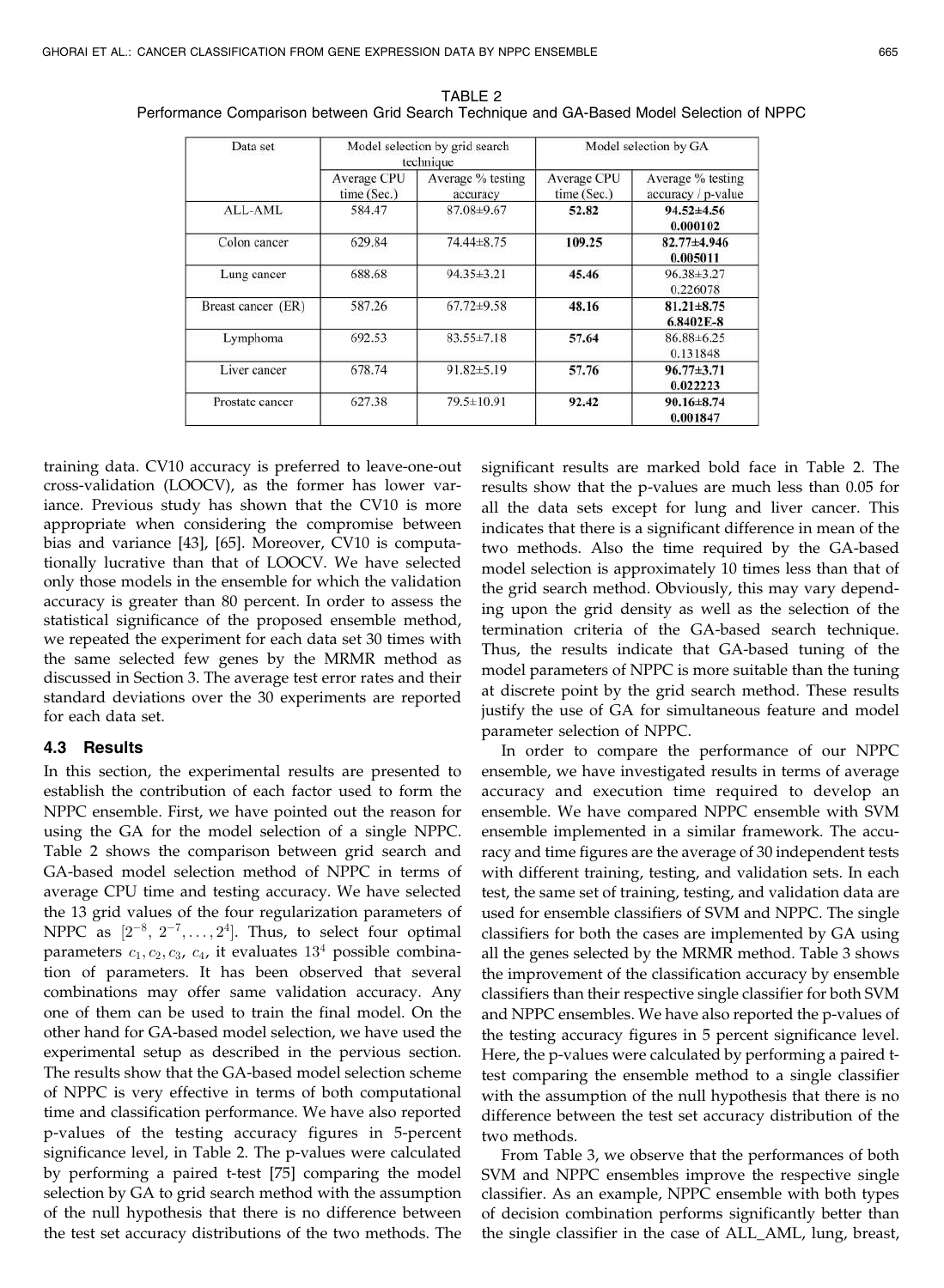TABLE 3 Comparison in Terms of the Average Test Accuracy (Percent) and the Standard Deviation of Single and Ensemble Classifiers of SVM and NPPC, Respectively

| No. of<br>Data set<br>trained |                            | Results with SVM     |                                                                      |                                              | <b>Results with NPPC</b> |                                                            |                                                                         |                                               |
|-------------------------------|----------------------------|----------------------|----------------------------------------------------------------------|----------------------------------------------|--------------------------|------------------------------------------------------------|-------------------------------------------------------------------------|-----------------------------------------------|
| classi-<br>fiers to           | Average % test accuracy of |                      | Av. CPU<br>time of                                                   | Average % test accuracy of                   |                          |                                                            | Av. CPU<br>time of                                                      |                                               |
|                               | build<br>ensem-<br>ble     | Single<br><b>SVM</b> | <b>SVM</b><br>ensemble<br>with<br>majority<br>voting $/p -$<br>value | building<br><b>SVM</b><br>Ensemble<br>(Sec.) | single<br><b>NPPC</b>    | <b>NPPC</b><br>ensemble with<br>majority<br>voting/p-value | <b>NPPC</b><br>ensemble with<br>minimum av.<br>proximity<br>$/p$ -value | building<br><b>NPPC</b><br>ensemble<br>(Sec.) |
| ALL-AML                       | 12                         | $92.91 \pm 5.62$     | $95.73 \pm 3.88$<br>0.053677                                         | 807.36                                       | 94.52±4.65               | $96.46 \pm 2.68$<br>0.037225                               | $96.56 \pm 2.50$<br>0.027015                                            | 317.63                                        |
| Colon<br>cancer               | 13                         | 82.22±5.99           | 82.08±4.25<br>0.905221                                               | 1762.23                                      | 82.77±4.94               | $84.02 \pm 3.29$<br>0.271575                               | $83.47 \pm 2.99$<br>0.517507                                            | 879.65                                        |
| Lung<br>cancer                | 9                          | 97.96±0.71           | 99.90±0.36<br>4.05646E-8                                             | 927.76                                       | $96.38 \pm 3.26$         | 99.07±1.36<br>0.003326                                     | 99.44±0.88<br>0.001389                                                  | 292.43                                        |
| <b>Breast</b><br>cancer (ER)  | 8                          | 87.87±6.01           | $89.82 \pm 3.37$<br>0.097348                                         | 438.89                                       | $81.21 \pm 8.75$         | $91.41 \pm 4.89$<br>9.6260E-8                              | $92.11 \pm 4.09$<br>3.1147E-7                                           | 214.86                                        |
| Lymphoma                      | 8                          | $81.33 \pm 12.07$    | $93.22 \pm 3.76$<br>$1.6741E - 5$                                    | 1453.57                                      | 86.88±6.36               | $93.89 \pm 4.30$<br>4.8977E-6                              | $94.78 \pm 2.09$<br>1.0235E-7                                           | 256.37                                        |
| Liver<br>cancer               | 8                          | 98.28±1.29           | $97.52 \pm 1.79$<br>0.050850                                         | 386.34                                       | $96.77 \pm 3.71$         | $98.38 \pm 1.34$<br>0.025176                               | $98.34 \pm 1.34$<br>0.025176                                            | 248.56                                        |
| Prostate<br>cancer            | 7                          | 93.33±6.46           | $97.41 \pm 0.46$<br>0.001506                                         | 1978.28                                      | 90.16±8.74               | $97.33 \pm 0.91$<br>8.8624E-5                              | $97.33 \pm 0.91$<br>8.8624E-5                                           | 395.49                                        |

The figures listed in the table are the average of 30 independent runns. The p-values of the results are provided comparing the ensemble methods to a single classifier.

lymphoma, liver, and prostate cancer data sets as p-values are less than 0.05 for these cases. Only for colon cancer data set, the improvement is not significant in 5 percent significance level. On the other hand, SVM ensemble also performs significantly better than a single SVM classifier for the lung, lymphoma, and prostate cancer data sets. For other four data sets, the improvement is not statistically significant by SVM ensemble. Additionally, it is observed from Table 3 that the average time required to develop a NPPC ensemble is much less than that required to develop SVM ensemble in a similar frame work and programming environment. This is due to the computational efficiency of the linear NPPC algorithm [46].

In Table 4, we have provided the p-values of the testing accuracies by comparing the ensemble methods in the 5 percent significance level. The statistically significant results are in bold face. From the table, we observed that the overall performance of NPPC ensemble with minimum average proximity is better than both NPPC and SVM ensembles with majority voting scheme.

TABLE 4 Comparison of P-Values between the Ensemble Methods

| Data set          | NPPC with<br>majority voting<br>to SVM<br>ensemble | NPPC with min.<br>av. proximity to<br>SVM ensemble | NPPC with min.<br>av. proximity to<br>NPPC with<br>majority voting |
|-------------------|----------------------------------------------------|----------------------------------------------------|--------------------------------------------------------------------|
| ALL-AML           | 0.109784                                           | 0.030079                                           | 0.325582                                                           |
| Colon cancer      | 1.0918E-4                                          | 0.022608                                           | 0.043397                                                           |
| Lung cancer       | 0.022988                                           | 0.019188                                           | 0.040569                                                           |
| Breastcancer (ER) | 0.118271                                           | 0.002841                                           | 0.043397                                                           |
| Lymphoma          | 0.414361                                           | 0.036613                                           | 0.118015                                                           |
| Liver cancer      | 0.325581                                           | 0.325581                                           |                                                                    |
| Prostate cancer   | 3.1085E-6                                          | 3.1085E-6                                          |                                                                    |

# 5 DISCUSSION

Here, we have presented a novel cancer classification method based on NPPC ensemble. The experimental results on seven data sets have demonstrated the strength of our proposed algorithm in classifying different types of cancer. Although the NPPC ensemble algorithm is assessed favorably in most cases, a drawback of the method is that there are more parameters to tune than that of SVM. But this drawback is satisfactorily removed by the GA-based tuning method.

#### 5.1 The Effect of GA-Based Simultaneous Feature and Parameter Selection on Class Separability

In our NPPC ensemble method, we have effectively combined a wrapper method of simultaneous feature subset and model parameter selection followed by the filter method of feature selection. This offers enormous savings of computational cost of wrapper method-based feature selection. Additionally, the genes, selected by a filter method, may not be the optimal in terms of classification performance. Furthermore, for a parametric classifier, the performance is highly dependent on the selection of parameters [76]. Our NPPC is a parametric classifier and has four regularization parameters  $c_1$ ,  $c_2$ ,  $c_3$ , and  $c_4$ . Our goal is to assemble a number of expert classifiers in different subspaces by maximizing the 10-fold crossvalidation accuracy on training data only. It is possible that the trained models may produce high cross-validation accuracy on training data. However, the question is whether the GA-based simultaneous feature and parameter selection technique can select the best combination of gene subset that retains the separability of the testing data. We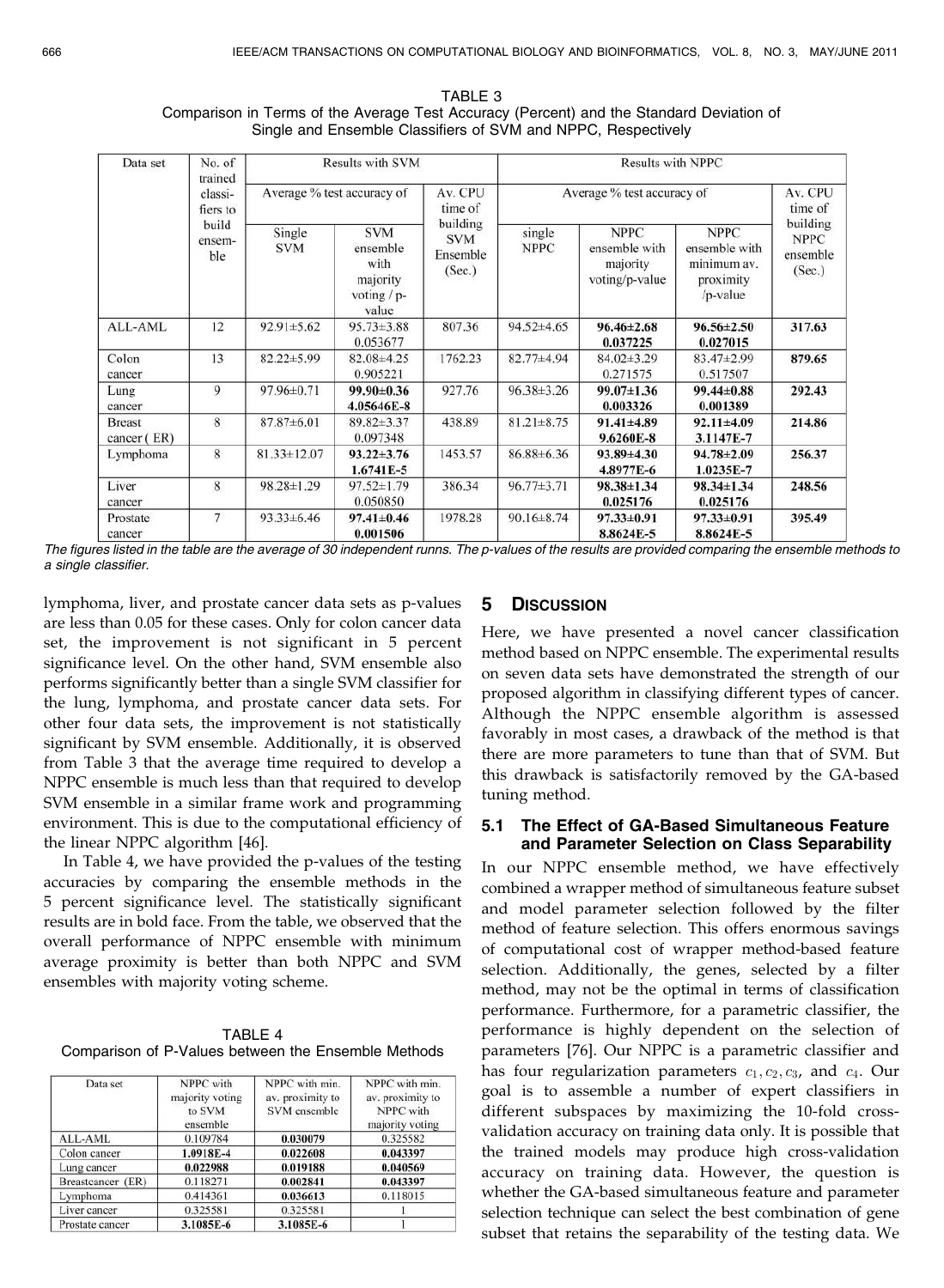

Fig. 7. The effect of the GA-based simultaneous feature and optimal parameter selection method on training and testing data. Two-dimensional NPPC expert model selected in the ensemble for (a) ALL-AML data and (b) lung cancer data. The "+" and "\*" signs represent the training data of two subclasses and the circled patterns are the corresponding test data. The solid and the dotted lines represent the two hyperplanes learned from the training data.

have illustrated the effect of this method on training and testing data with two-dimensional embedding of the data points. Figs. 7a and 7b show the two-dimensional linear expert models selected in the ensemble for ALL-AML and lung cancer data sets, respectively, in experiment run 1. The two features selected for the best two-dimensional classifier are not necessarily the first two genes selected in the ranking as seen from Fig. 7. Fig. 7 also indicate that by the GA-based searching technique, the class separability of the test data may be substantially improved together with that of the training data, although the classifier building process is performed only with the training data.

# 5.2 The Effect of Classifier Ensemble on Classification Accuracy

The idea of combining more classifiers has been used extensively in the machine learning literature, especially for improving the classification accuracy by combining the outcome of the several classifiers. Examples are well-known bagging and boosting techniques [55, ch. 7, pp. 203-235]. However, what is innovative here is that multiple learning algorithms are not used for the purpose of improving the classification accuracy by combination or averaging but the same algorithm is used to develop best expert models in different subspaces. We have proposed a new proximity profile-based decision combination method for NPPC ensemble. The effectiveness of the proposed CME is shown in Fig. 8. The ensemble testing accuracy has been compared to the testing accuracy of each individual expert of the ensemble. We have only given the results of experiment run 1 for NPPC ensemble with the minimum average proximity method of decision combination. From Fig. 8, we observed that the individual testing accuracy of member classifiers may vary, but the ensemble accuracy is at least equal to the highest accuracy among the individual expert of the ensemble. This proves the effectiveness of the proposed combination of multiple classifiers by the minimum average proximity of the test pattern to a class.

#### 5.3 Biological Relevance of the Selected Genes

To select a small subset of genes by the filter method, we have used the MRMR method of feature or gene selection. But our experimental design strategy evaluates several alternative training sets in order to be confident that the selected genes are statistically significant and not due to fluctuations and noise effects. We have selected those few genes which repeatedly decided on the MRMR feature ranking. To verify the biological relevance of the selected genes that are differentially expressed by this procedure, we have enlisted selected genes for the data sets in the supplemental material, which can be found on the Computer Society Digital Library at http://doi.ieeecomputersociety. org/10.1109/TCBB.2010.36. Among the seven data sets, we have verified the biological relevance of the selected genes from the breast cancer data set. Out of the nine genes selected for this data set, we have found the strong biological relevance of six genes with the initiation and progression of the disease. For example, very recent research shows that the loss of expression of the transcription factor GATA3 in breast tumors has been linked to aggressive tumor development and poor patient survival [77], [78]. TFF secretory protein may have a role in bone metastasis in breast cancer [79], [80]. Genes encoding Y-box binding protein-1 (YB-1) [81], [82], [83] and C-myb [86] are oncogenes, while altered expression of oestrogen receptor (ER) [84], [87] and RSU-1/ RSP-1 [85] have been shown to critically influence the cellular proliferation and cell-cycle regulation in breast cancer. Thus, our experimental procedure is able to find the genes that are relevant to the disease and can facilitate early discovery as well as prognostic and therapeutic diversification of cancer patients.

#### 6 CONCLUSION

We have proposed a novel binary NPPC ensemble for gene microarray expression analysis. The new proximity profilebased CME method is found to be effective for NPPC ensemble. As a result, the NPPC ensemble technique shows good discriminating power in gene expression analysis. The NPPC ensemble provides better classification accuracy than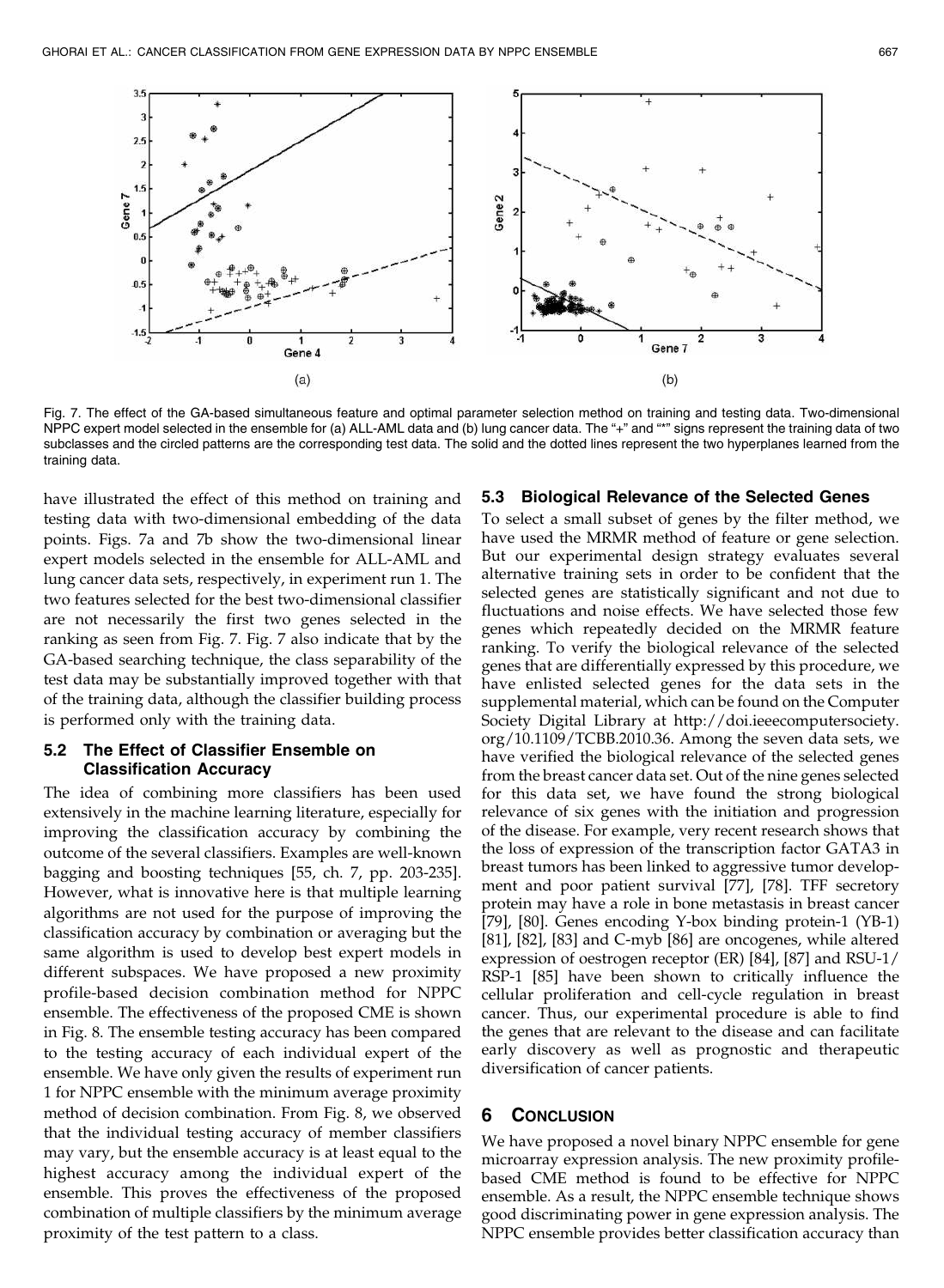

Fig. 8. Testing accuracy obtained by the NPPC ensemble with minimum average proximity and individual testing accuracy of each expert in the ensemble in the experiment of run 1 for (a) ALL\_AML, (b) colon, (c) lung, (d) breast (ER), (e) lymphoma (f) liver, and (g) prostate cancer data set.

that of SVM ensemble in a similar frame work with lesser computational time. The NPPC ensemble method can be easily extended for nonlinear classifier using kernel trick. Additionally, multiclass cancer classification is possible in this frame work by extending the binary NPPC to multiclass NPPC. The proposed NPPC ensemble framework may well be of interest to others for noisy data sets in the fields of machine learning and computational biology, such as detection of horizontal gene transfer in bacterial genomes [88], classification of functional classes of proteins [89], classification of the nature of the infectious diseases [90], diagnosis of the genetic abnormalities [91], and other important areas of medical diagnostics.

# **APPENDIX**

Appendix A is submitted as supplemental material, which can be found on the Computer Society Digital Library at http://doi.ieeecomputersociety.org/10.1109/TCBB. 2010.36.

#### ACKNOWLEDGMENTS

The authors would like to thank the reviewers for very useful comments and suggestions which greatly improved their representation.

#### **REFERENCES**

- [1] P.O. Brown and D. Botstein, "Exploring the New World of the Genome with DNA Microarrays," *Nature Genetics Supplement,* vol. 21, pp. 33-37, 1999.
- [2] C. Debouck and P.N. Goodfellow, "DNA Microarrays in Drug Discovery and Development," *Nature Genetics Supplement,* vol. 21, pp. 48-50, 1999.
- [3] D.J. Duggan et al., "Expression Profiling Using cDNA Micro-Arrays," *Nature Genetics Supplement,* vol. 21, pp. 10-14, 1999.
- [4] T.R. Golub, D.K. Slonim, P. Tamayo, C. Huard, M. Gassenbeek, J.P. Mesirov, H. Coller, M.L. Loh, J.R. Downing, M.A. Caligiuri, C.D. Bloomfield, and E.S. Lander, "Molecular Classification of Cancer: Class Discovery and Class Prediction by Gene Expression Monitoring," *Science,* vol. 286, pp. 531-537, 1999.
- [5] B. West et al., "Predicting the Clinical Status of Human Breast Cancer by Using Gene Expression Profiles," *Proc. Nat'l Academy of Sciences USA,* vol. 98, pp. 11462-11467, 2001.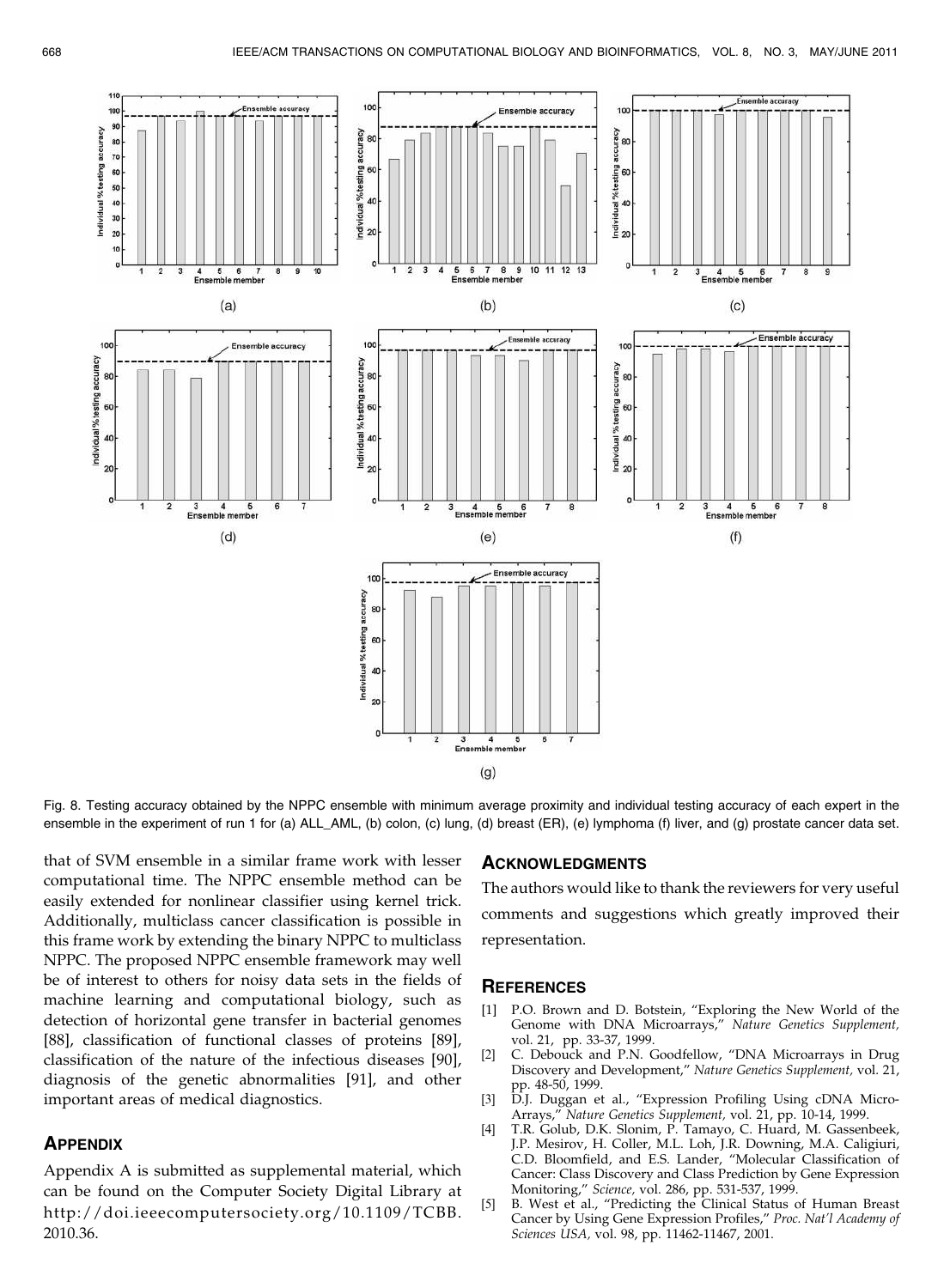- [6] G.J. Gordon, R.V. Jenson, L.-L. Hsiao, S.R. Gullans, J.E. Blumenstock, S. Ramaswamy, W.G. Richards, D.J. Sugarbaker, and R. Bueno, "Translation of Microarray Data into Clinically Relevant Cancer Diagnostic Tests Using Gene Expression Ratios in Lung Cancer and Mesothelima," *Cancer Research,* vol. 62, pp. 4936-4967, 2002.
- [7] J. Khan, J.S. Wei, and M. Ringner, "Classification and Diagnostic Prediction of Cancers Using Gene Expression Profiling and Artificial Neural Networks," *Nature Medicine,* vol. 7, no. 6, pp. 673-679, 2001.
- [8] E. Keedwell and A. Narayanan, "Discovering Gene Networks with a Neural-Genetic Hybrid," *IEEE/ACM Trans. Computational Biology and Bioinformatics,* vol. 2, no. 3, pp. 231-242, July-Sept. 2005.
- D. Singh, P.G. Febbo, K. Ross, D.G. Jackson, J. Manola, C. Ladd, P. Tamayo, A.A. Renshaw, A.V. D'Amico, J.P. Richie, E.S. Lander, M. Loda, P.W. Kantoff, T.R. Golub, and W.R. Sellers, "Gene Expression Correlations of Clinical Prostate Cancer Behavior," *Cancer Cell,* vol. 1, no. 2, pp. 203-209, 2002.
- [10] I. Guyon, J. Weston, S. Barnhill, and V. Vapnik, "Gene Selection for Cancer Classification Using Support Vector Machines," *Machine Learning,* vol. 46, pp. 389-422, 2002.
- [11] L. Li, C.R. Weinberg, T.A. Darden, and L.G. Pedersen, "Gene Selection for Sample Classification Based on Gene Expression Data: Study of Sensitivity to Choice of Parameters of the GA/ KNN Method," *Bioinformatics,* vol. 17, pp. 1131-1142, 2001.
- [12] S. Kim, E.R. Dougherty, J. Barrera, Y. Chen, M. Bittner, and J.M. Trent, "Strong Feature Sets from Small Samples," *Computational Biology,* vol. 9, pp. 127-146, 2002.
- [13] C. Bhattacharyya, L.R. Grate, A. Rizki, D. Radisky, F.J. Molina, M.I. Jordan, M.J. Bissell, and I.S. Mian, "Simultaneous Relevant Feature Identification and Classification in High-Dimensional Spaces: Application to Molecular Profiling Data," *Signal Processing,* vol. 83, pp. 729-743, 2003.
- [14] A. Schulze and J. Downward, "Navigating Gene Expression Using Microarrays—A Technology Review," *Natural Cell Biology,* vol. 3, no. 8, pp. E190-E195, 2001.
- [15] K.M. Borgwardt, S.V.N. Vishwanathan, and H. Kriegel, "Class Prediction from Time Series Gene Expression Profiles Using Dynamical Systems Kernels," *Proc. Pacific Symp. Biocomputing,* vol. 11, pp. 547-558, 2006.
- [16] M. Wilson, J. DeRisi, H.H. Kristensen, P. Imboden, S. Rane, P.O. Brown, and G.K. Schoolnik, "Exploring Drug-Induced Alterations in Gene Expression in Mycobacterium Tuberculosis by Microarray Hybridization," *Proc. Nat'l Academy of Sciences USA,* vol. 96, no. 22, pp. 12833-12838, 1999.
- [17] W.E. Evans and R.K. Guy, "Gene Expression as a Drug Discovery Tool," *Nature Genetics,* vol. 36, no. 3, pp. 214-215, 2004.
- [18] S. Hochreiter and K. Obermayer, *Kernel Methods in Computational Biology,* B. Scholkopf, K. Tsuda, and J.-P. Vert, eds. p. 323, MIT Press, 2004.
- [19] G. Bontempi, "A Blocking Strategy to Improve Gene Selection for Classification of Gene Expression Data," *IEEE/ACM Trans. Computational Biology and Bioinformatics,* vol. 4, no. 2, pp. 293- 300, Apr.-June 2007.
- [20] M.A. Hall, "Correlation-Based Feature Selection Machine Learning," PhD thesis, Dept. of Computer Science, Univ. of Waikato, 1998.
- [21] R. Tibshirani, T. Hastie, B. Narashiman, and G. Chu, "Diagnosis of Multiple Cancer Types by Shrunken Centroids of Gene Expression," *Proc. Nat'l Academy of Sciences USA,* vol. 99, pp. 6567-6572, 2002.
- [22] J. Devore and R. Peck, *Statistics: The Exploration and Analysis of Data,* third ed. Duxbury Press, 1997.
- [23] S. Dudoit, J. Fridlyand, and T.P. Speed, "Comparison of Discrimination Methods for the Classification of Tumors Using Gene Expression Data," *J. Am. Statistical Assoc.,* vol. 97, pp. 77-87, 2002.
- [24] Y. Lai, B. Wu, L. Chen, and H. Zhao, "Statistical Method for Identifying Differential Gene-Gene Coexpression Patterns," *Bioinformatics,* vol. 20, pp. 3146-3155, 2004.
- [25] P. Broet, A. Lewin, S. Richardson, C. Dalmasso, and H. Magdelenat, "A Mixture Model-Based Strategy for Selecting Sets of Genes in Multiclass Response Microarray Experiments," *Bioinformatics,* vol. 20, pp. 2562-2571, 2004.
- [26] H. Peng, F. Long, and C. Ding, "Feature Selection on Mutual Information: Criteria of Max-Dependency, Max-Relevance, and Min-Redundancy," *IEEE Trans. Pattern Analysis and Machine Intelligence,* vol. 27, no. 8, pp. 1226-1238, Aug. 2005.
- [27] R. Kohavi and G.H. John, "Wrappers for Feature Subset Selection," *Artificial Intelligence,* vol. 97, nos. 1/2, pp. 273-324, 1997.
- C. Huang and C. Wang, "A GA-Based Feature Selection and Parameter Optimization for Support Vector Machines," *Expert Systems with Applications,* vol. 31, pp. 231-240, 2006.
- [29] Y. Tang, Y.-Q. Zhang, and Z. Huang, "Development of Two-Stage SVM-RFE Gene Selection Strategy for Microarray Expression Data Analysis," *IEEE/ACM Trans. Computational Biology and Bioinformatics,* vol. 4, no. 3, pp. 365-381, July-Sept. 2007.
- [30] M.A.T. Figuiredo and A.K. Jain, "Bayesian Learning of Sparse Classifiers," *Proc. Conf. Computer Vision and Pattern Recognition (CVPR '01),* vol. 1, pp. I-35-I-41, 2001.
- [31] T. Hastie, R. Tibshirani, and J. Friedman, *The Elements of Statistical Learning,* second ed. Springer, 2009.
- [32] R. Tibshirani, T. Hastie, B. Narasimhan, and G. Chu, "Class Prediction by Nearest Shrunken Centroids, with Applications to DNA Microarrays," *Statistical Science,* vol. 18, no. 1, pp. 104-117, 2003.
- [33] T.S. Furey, N. Cristianini, N. Duy, D.W. Bednarski, M. Schummer, and D. Haussler, "Support Vector Machine Classification and Validation of Cancer Tissue Samples Using Microarray Expression Data," *Bioinformatics,* vol. 16, no. 10, pp. 906-914, 2000.
- [34] B. Krishnapuram, A.J. Hartemink, and L. Carin, "Logistic Regression and RVM for Cancer Diagnosis from Gene Expression Signatures," *Proc. IEEE Signal Processing Soc. Workshop Genomic Signal Processing and Statistics (GENSIPS),* 2002.
- [35] J. Zhu and T. Hastie, "Classification of Gene Microarrays by Penalized Logistic Regression," *Biostatistics,* vol. 5, no. 2, pp. 427- 443, 2004.
- [36] G. Fung and O.L. Mangasarian, "Data Selection for Support Vector Machine Classifiers," *Proc. ACM SIGKDD,* pp. 64-70, 2000.
- [37] L. Shen and E.C. Tan, "Dimension Reduction-Based Penalized Logistic Regression for Cancer Classification Using Microarray Data," *IEEE/ACM Trans. Computational Biology and Bioinformatics,* vol. 2, no. 2, pp. 166-175, Apr.-June 2005.
- [38] V. Roth, "The Generalized LASSO," *IEEE Trans. Neural Networks,* vol. 15, no. 1, pp. 16-18, Jan. 2004.
- [39] V. Roth, "The Generalized LASSO: A Wrapper Approach to Gene Selection for Microarray Data," *Proc. 14th Int'l Conf. Automated Deduction (CADE),* pp. 252-255, 2002.
- [40] M.A.T. Figuiredo and A.K. Jain, "Bayesian Learning of Sparse Classifiers," *Proc. Conf. Computer Vision and Pattern Recognition (CVPR '01),* 2001.
- [41] B. Krishnapuram, L. Carin, and A.J. Hartemink, "Joint Classifier and Feature Optimization for Cancer Diagnosis Using Gene Expression Data," *Proc. Seventh Ann. Int'l. Conf. Computational Molecular Biology,* 2003.
- [42] D. Ghosh and A.M. Chinnaiyan, "Classification and Selection of Biomarkers in Genomic Data Using Lasso," *J. Biomedical Biotechnology,* vol. 2, pp. 147-154, 2005.
- [43] C. Ambroise and G. McLachlan, "Selection Bias in Gene Extraction on the Basis of Microarray Gene-Expression Data," *Proc. Nat'l Academy of Sciences USA,* vol. 99, pp. 6562-6566, 2002.
- [44] L. Wang, F. Chu, and W. Xie, "Accurate Cancer Classification Using Expressions of Very Few Genes," *IEEE/ACM Trans. Computational Biology and Bioinformatics,* vol. 4, no. 1, pp. 40-53, Jan.-Mar. 2007.
- [45] S. Ghorai, A. Mukherjee, and P.K. Dutta, "Nonparallel Plane Proximal Classifier," *Signal Processing,* vol. 89, pp. 510-522, 2009.
- [46] S. Ghorai, S.J. Hossain, A. Mukherjee, and P.K. Dutta, "Newton's Method for Nonparallel Plane Proximal Classifier with Unity Norm Hyperplanes," *Signal Processing,* vol. 90, pp. 93-104, Jan. 2010.
- [47] V. Vapnik, *The Nature of Statistical Learning Theory.* Springer, 1995.
- [48] N. Cristianini and J. Shawe-Taylor, *An Introduction to Support Vector Machines,* ch. 6, pp. 113-145. Cambridge Univ. Press, 2000.
- [49] C.J.C. Burges, "A Tutorial on Support Vector Machines for Pattern Recognition," *Data Mining and Knowledge Discovery,* vol. 2, no. 2, pp. 121-167, 1998.
- [50] O.L. Mangasarian and E.W. Wild, "Multisurface Proximal Support Vector Classification via Generalized Eigenvalues," *IEEE Trans. Pattern Analysis and Machine Intelligence,* vol. 28, no. 1, pp. 69-74, Jan. 2006.
- [51] Jayadeva, R. Khemchandani, and S. Chandra, "Twin Support Vector Machines for Pattern Classification," *IEEE Trans. Pattern Analysis and Machine Intelligence,* vol. 29, no. 5, pp. 905-910, May 2007.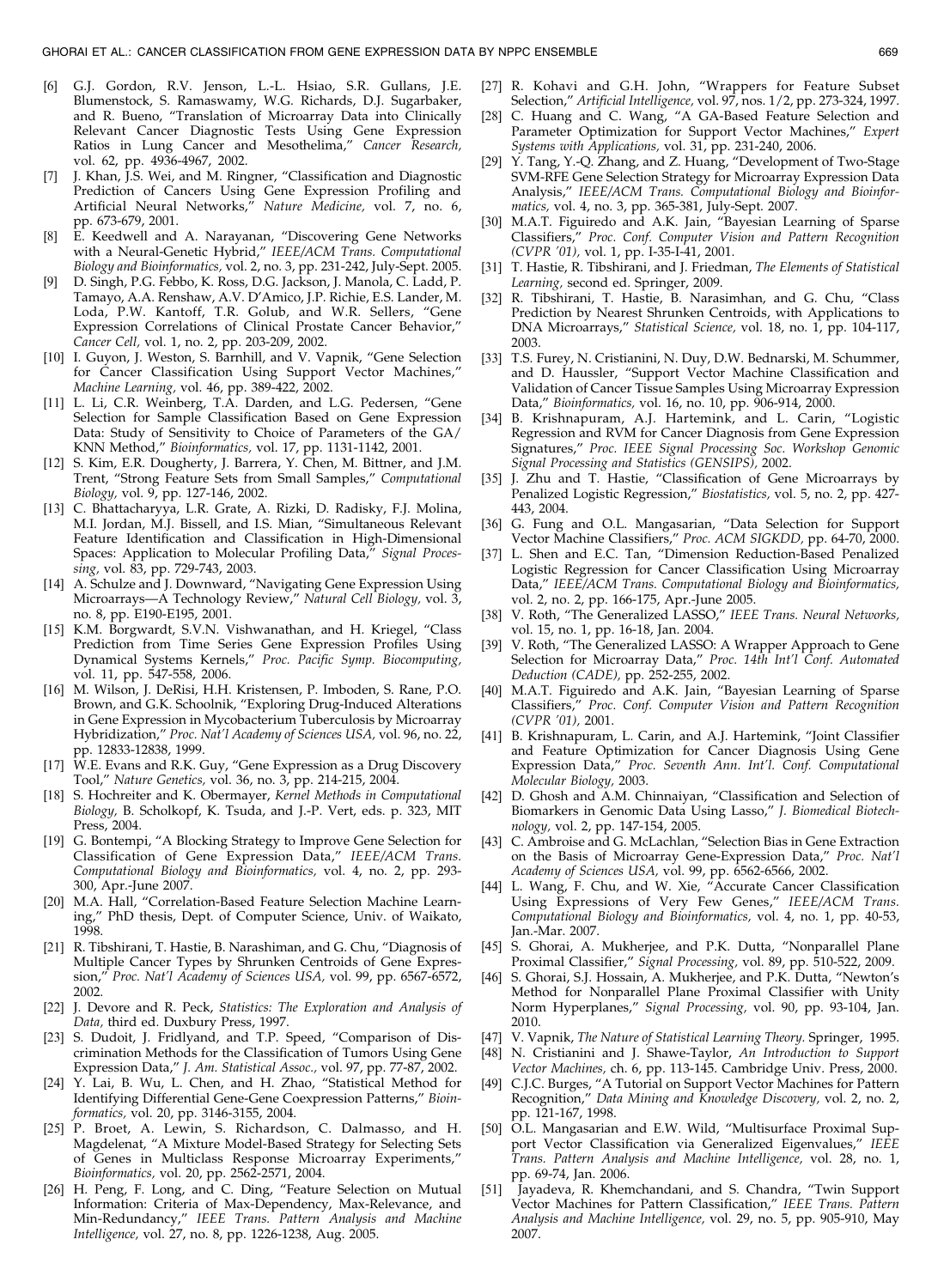- [52] V. Tresp, *Handbook for Neural Network Signal Processing,* Y.H. Hu and J.-N. Hwang, eds. CRC Press, 2001.
- [53] V. Tresp, "A Bayesian Committee Machine," *Neural Computation,* vol. 12, pp. 2719-2741, 2000.
- [54] D. Martinez and G. Millerioux, "Support Vector Committee Machines," *Proc. European Symp. Artificial Neural Networks (ESANN '00),* pp. 43-48, 2000.
- [55] L.I. Kuncheva, *Combining Pattern Classifiers—Methods and Algorithms.* Wiley Interscience, 2004.
- [56] M. Aksela and J. Laaksonen, "Using Diversity of Errors for Selecting Members of a Committee Classifier," *Pattern Recognition,* vol. 39, pp. 608-623, 2006.
- [57] J. Yao, R.M. Summers, and A. Hara, "Optimizing the Support Vector Machines (SVM) Committee Configuration in a Colonic Polyp CAD System," *Proc. SPIE Conf.,* 2005.
- [58] Y.-W. Kim and I.-S. Oh, "Classifier Ensemble Selection Using Hybrid Genetic Algorithms," *Pattern Recognition Letters,* vol. 29, pp. 796-802, 2008.
- [59] G. Rogova, "Combining the Results of Several Neural Network Classifiers," *Neural Networks,* vol. 7, pp. 777-781, 1994.
- [60] Y.S. Huang and C.Y. Suen, "A Method of Combining Multiple Experts for the Recognition of Unconstrained Handwritten Numerals," *IEEE Trans. Pattern Analysis and Machine Intelligence,* vol. 17, no. 1, pp. 90-94, Jan. 1995.
- [61] R.L. Haupt and S.E. Haupt, *Practical Genetic Algorithms,* second ed. Wiley Interscience, 2004.
- [62] J. Nocedal and S. Wright, *Numerical Optimization,* second ed. Springer, 2006.
- [63] D.P. Bertsekas, *Nonlinear Programming,* second ed. Athena Scientific, 1999.
- [64] Y.-J. Lee and O.L. Mangasarian, "SSVM: A Smooth Support Vector Machine," *Computational Optimization and Application,* vol. 20, pp. 5-22, 2001.
- [65] R. Kohavi, "A Study of Cross-Validation and Boot Strap for Accuracy Estimation and Model Selection," *Proc. Int'l Joint Conf. Artificial Intelligence,* 1995.
- [66] M.L. Raymer, W.F. Punch, E.D. Goodman, L.A. Kuhn, and A.K. Jain, "Dimensionality Reduction Using Genetic Algorithms," *IEEE Trans. Evolutionary Computation,* vol. 4, no. 2, pp. 164-171, July 2000.
- [67] W.F. Punch, E.D. Goodman, M. Pei, L. Chia-Shun, P. Hovland, and R. Enbody, "Further Research on Feature Selection and Classification Using Genetic Algorithms," *Proc. Int'l Conf. Genetic Algorithms,* pp. 557-564, 1993.
- [68] U. Alon, N. Barkai, D.A. Notterman, K. Gish, S. Ybarra, D. Mack, and A.J. Levine, "Broad Patterns of Gene Expression Revealed by Clustering Analysis of Tumor and Normal Colon Tissue Probed by Oligonucleotide Arrays," *Proc. Nat'l Academy of Sciences USA,* vol. 96, pp. 6745-6750, 1999.
- [69] M.A. Shipp, K.N. Ross, P. Tamayo, A.P. Weng, J.L. Kutok, R.C.T. Aguiar, M. Gaasenbeek, M. Angelo, M. Reich, G.S. Pinkus, T.S. Ray, M.A. Koval, K.W. Last, A. Norton, T.A. Lister, J. Mesirov, D.S. Neuberg, E.S. Lander, J.C. Aster, and T.R. Golub, "Diffuse Large B-Cell Lymphoma Outcome Prediction by Gene Expression Profiling and Supervised Machine Learning," *Nature Medicine,* vol. 8, pp. 68-74, 2002.
- [70] X. Chen et al., "Gene Expression Patterns in Human Liver Cancers," *Molecular Biology of the Cell,* vol. 13, pp. 1929-1939, 2002.
- [71] H. Xiong, Y. Zhang, and X.-W. Chen, "Data-Dependent Kernel Machines for Microarray Data Classification," *IEEE/ACM Trans. Computational Biology and Bioinformatics,* vol. 4, no. 4, pp. 583-595, Oct.-Dec. 2007.
- [72] O. Troyanskaya et al., "Missing Value Estimation Methods for DNA Microarrays," *Bioinformatics,* vol. 17, pp. 520-525, 2001.
- [73] *MATLAB, User's Guide,* The MathWorks Inc., http://www. mathworks.com, 1994-2009.
- [74] S.R. Gunn, Support Vector Machine Matlab Toolbox, http:// www.isis.ecs.soton.ac.uk/resources/svminfo/, 1998.
- [75] T.M. Mitchell, *Machine Learning,* ch. 5, p. 148. McGraw-Hill, 1997.
- [76] R.O. Duda, P.E. Hart, and D.G. Stork, *Pattern Classification.* second ed. John Wiley & Sons, 2001.
- [77] A.B. Dydensborg, A.A. Rose, B.J. Wilson, D. Grote, M. Paquet, V. Giguère, P.M. Siegel, and M. Bouchard, "GATA3 Inhibits Breast Cancer Growth and Pulmonary Breast Cancer Metastasis," *Oncogene,* vol. 28, pp. 2634-2642, July 2009.
- [78] J.M. Arnold, D.Y.H. Choong, E.R. Thompson, k. ConFab, N. Waddell, G.J. Lindeman, J.E. Visvader, I.G. Campbell, and G.C. Trench, "Frequent Somatic Mutations of GATA3 in Non-BRCA1/ BRCA2 Familial Breast Tumors, but Not in BRCA1-, BRCA2- or Sporadic Breast Tumors," *Breast Cancer Research and Treatment,* vol. 119, no. 2, pp. 491-496, Feb. 2010.
- [79] M. Smid, Y. Wang, J.G.M. Klijn, A.M. Sieuwerts, Y. Zhang, D. Atkins, J.W.M. Martens, and J.A. Foekens, "Genes Associated with Breast Cancer Metastatic to Bone," *J. Clinical Oncology,* vol. 24, no. 15, pp. 2261-2267, 2006.
- [80] K. Tjensvoll, B. Gilje, S. Oltedal, V.F. Shammas, J.T. Kvaly, R. Heikkilä1, and O. Nordgård, "A Small Subgroup of Operable Breast Cancer Patients with Poor Prognosis Identified by Quantitative Real-Time RT-PCR Detection of Mammaglobin A and Trefoil Factor 1 mRNA Expression in Bone Marrow," *Breast Cancer Research and Treatment,* vol. 116, no. 2, pp. 329-338, 2009.
- [81] A. Astanehe, M.R. Finkbeiner, P. Hojabrpour, K. To, A. Fotovati, A. Shadeo, A.L. Stratford, W.L. Lam, I.M. Berquin, V. Duronio, and S.E. Dunn, "The Transcriptional Induction of PIK3CA in Tumor Cells Is Dependent on the Oncoprotein Y-Box Binding Protein-1," *Oncogene,* vol. 28, pp. 2406-2418, June 2009.
- [82] G. Habibi, S. Leung, J.H. Law, K. Gelmon, H. Masoudi, D. Turbin, M. Pollak, T.O. Nielsen, D. Huntsman, and S.E. Dunn, "Redefining Prognostic Factors for Breast Cancer: YB-1 Is a Stronger Predictor of Relapse and Disease-Specific Survival than Estrogen Receptor or HER-2 across All Tumor Subtypes," *Breast Cancer Research,* vol. 10, no. 5, Oct. 2008.
- [83] T. Fujii, A. Kawahara, Y. Basaki, S. Hattori, K. Nakashima, K. Nakano, K. Shirouzu, K. Kohno, T. Yanagawa, H. Yamana, K. Nishio, M. Ono, M. Kuwano, and M. Kage, "Expression of Her-2 and Estrogen Receptor Alpha Depends upon Nuclear Localization of Y-Box Binding Protein-1 in Human Breast Cancers," *Cancer Research,* vol. 68, no. 5, pp. 1504-1512, 2008.
- [84] S. Heck, J. Rom, V. Thewes, N. Becker, B. Blume, H.P. Sinn, U. Deuschle, C. Sohn, A. Schneeweiss, and P. Lichter, "Estrogen-Related Receptor {Alpha} Expression and Function Is Associated with the Transcriptional Coregulator AIB1 in Breast Carcinoma," *Cancer Research,* vol. 69, no. 12, pp. 5186-5193, 2009.
- [85] F. Vasaturo, G.W. Dougherty, and M.L. Cutler, "Ectopic Expression of Rsu-1 Results in Elevation of p21CIP and Inhibits Anchorage-Independent Growth of MCF7 Breast Cancer Cells," *Breast Cancer Research and Treatment,* vol. 61, no. 1, pp. 69-78, 2000.
- [86] F. Fang, M.A. Rycyzyn, and C.V. Clevenger, "Role of c-Myb during Prolactin-Induced Signal Transducer and Activator of Transcription 5a Signaling in Breast Cancer Cells," *Endocrinology,* vol. 150, no. 4, pp. 1597-1606, 2009.
- [87] R.G. Ramsay and T.J. Gonda, "MYB Function in Normal and Cancer Cells," *Nature Rev. Cancer,* vol. 8, no. 7, pp. 523-524, 2008.
- [88] H. Ning, B. Yang, J. Cui, and L. Jing, "Detection of Horizontal Gene Transfer in Bacterial Genomes," *Proc. Third Int'l Symp. Optimization and System Biology (OSB '09),* pp. 229-236, Sept. 2009.
- [89] L. Chen, L. Lu, K. Feng, W. Li, J. Song, L. Zheng, Y. Yuan, Z. Zeng, K. Feng, W. Lu, and Y. Cai, "Multiple Classifier Integration for the Prediction of Protein Structural Classes," *J. Computational Chemistry,* vol. 30, no. 14, pp. 2248-2254, 2009.
- [90] M.T. Cordeiro, U. Barga-Neto, R.M. Noqueira, and E.T. Marques, "Reliable Classifier to Differentiate Primary and Secondary Acute Dengue Infection Based on IgG ELISA," *Public Library of Science (PLoS) One,* vol. 4, no. 4, Apr. 2009.
- [91] B. Lerner, J. Yeshaya, and L. Koushnir, "On the Classification of a Small ~Imbalanced Cytogenetic Image Database," *IEEE/ACM Trans. Computational Biology and Bioinformatics,* vol. 4, no. 2, pp. 204-215, Apr.-June 2007.